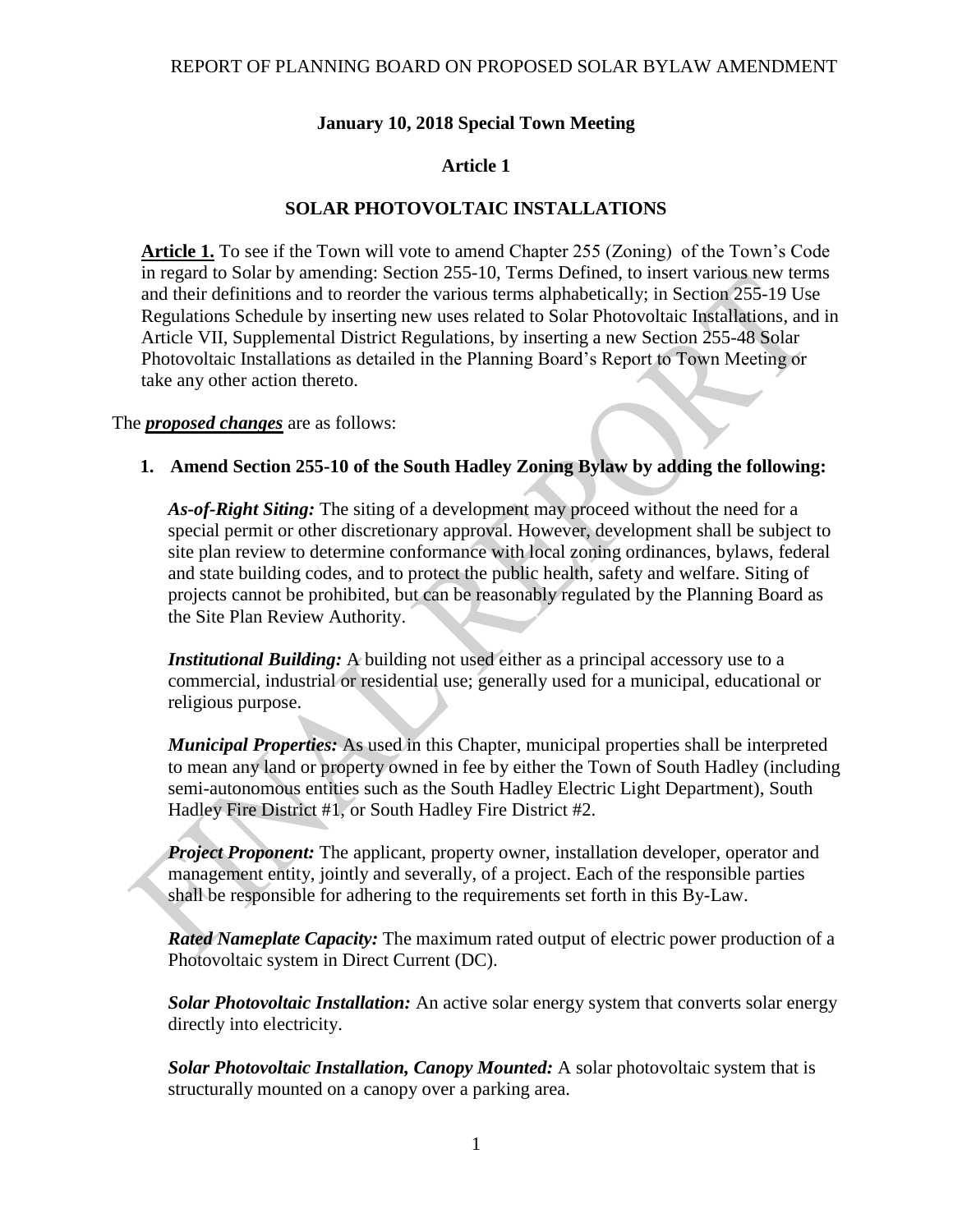*Solar Photovoltaic Installation, Ground Mounted:* A solar photovoltaic system that is structurally mounted on the ground and is not roof-mounted.

*Solar Photovoltaic Installation, Roof Mounted:* A solar photovoltaic system that is structurally mounted on the roof of a building.

*Solar Photovoltaic Installation, Large-Scale:* A solar photovoltaic system that has a rated nameplate capacity greater than 250 KW DC.

*Solar Photovoltaic Installation, Medium-Scale:* A solar photovoltaic system that has a rated nameplate capacity of more than 10 KW DC but not more than 250 KW DC.

*Solar Photovoltaic Installation, Small-Scale:* A solar photovoltaic system that has a rated nameplate capacity of 10 KW DC or less.

**2. Amend Section 255-19 Use Regulations Schedule by inserting the following new uses related to Solar Photovoltaic Installations into the Business Use Classification and indicate how they are to be permitted or prohibited and insert the footnotes as noted below.**

*Uses to be Inserted:*

- o Solar Photovoltaic, Large-Scale
- o Solar Photovoltaic, Medium-Scale
- o Solar Photovoltaic, Small-Scale

#### *Where/How Permitted:*

Large-scale Solar Photovoltaic Installations to be noted as permitted by Site Plan Review in all zoning districts but subject to the following restrictions which are to be included in footnotes to be inserted:

- a) Large-Scale ground mounted, canopy, and roof installations are only permitted on municipally-owned properties except for the following:
	- 1) Canopy Installations on non-municipal land may only be placed in existing parking lots in the Industrial or Business zoning districts and the entire array must be located over a single, contiguous parking area.
	- 2) Roof mounted on non-municipal land may be placed on industrial, commercial, or institutional buildings if the entire generating array is located on a single-building.

Medium-scale Solar Photovoltaic Installations to be noted as permitted only by Special Permit in all districts unless they meet the same criteria as Large-Scale ground mounted, canopy, and roof installations. The following restriction on Medium-scale Solar Photovoltaic Installations is to be included in footnotes to be inserted: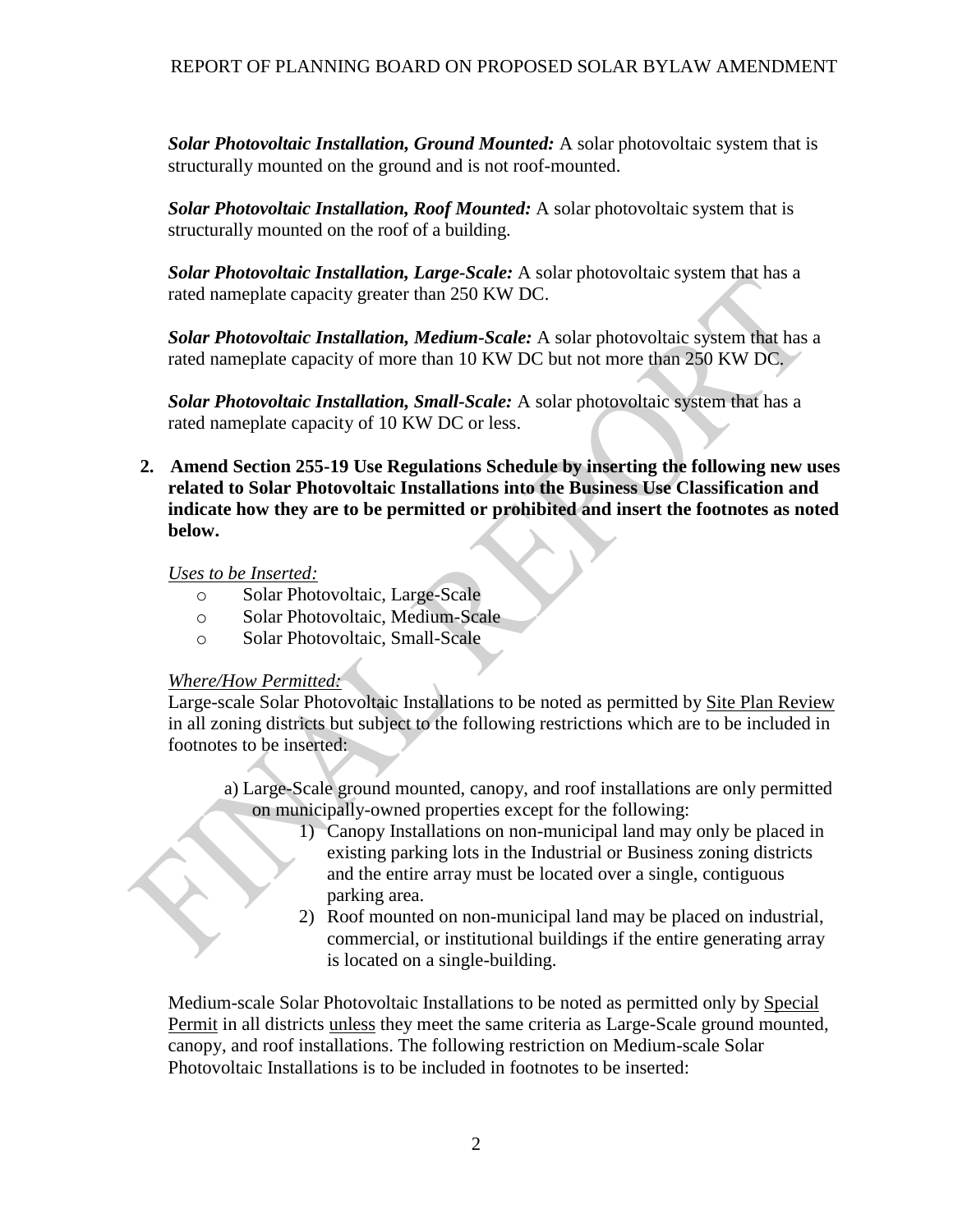- b) Medium-scale Solar Photovoltaic Installations whether ground mounted, canopy, or roof installations are permitted on municipally-owned properties subject to Site Plan Review.
- c) Medium-scale Solar Photovoltaic Installations which are to be canopy installations and not located on municipal land are permitted by Site Plan Review only if they are placed in existing parking lots in the Industrial or Business zoning districts and the entire array must be located over a single, contiguous parking area.
- d) Medium-scale Solar Photovoltaic which are to be roof mounted installations and not located on municipal land are permitted by Site Plan Review only if they are placed on existing industrial, commercial, or institutional buildings in which case they may be approved in any zoning district by Site Plan Review.
- e) Medium-scale Solar Photovoltaic Installations to be permitted if accessory to another principal use on the same parcel by Site Plan Review in all districts (however, if the principal use is only allowed by Special Permit, the Solar Photovoltaic Installation may is only permitted by Special Permit.)

Small-scale Solar Photovoltaic installations to be permitted As-Of-Right in all zoning districts subject to the following restriction which is to be included as a footnote:

f) Only if accessory to another principal use on the same parcel or on municipally owned property are to be permitted by As-Of-Right in all zoning districts.

All other Small-scale Solar Photovoltaic installations require a Special Permit.

## **3. Amend Article VII, Supplemental District Regulations, by inserting a new Section 255-48 Solar Photovoltaic Installations**

# **255-48 Solar Photovoltaic Installations**

- A. Purpose The purpose of this Section is to provide standards for the placement, design, construction, operation, monitoring, modification and removal of Ground Mounted and Canopy Mounted Solar Photovoltaic Installations, as permitted in Chapter 255-Attachment 1 "Use Regulations Schedule", that address public safety and minimize impacts on scenic, natural and historic resources.
- B. Applicability This Section applies to all Solar Photovoltaic Installations, as permitted in Chapter 255-Attachment 1 "Use Regulations Schedule", proposed to be constructed after the effective date of this Section. This Section also pertains to physical modifications that materially alter the type, configuration, or size of these installations or related equipment.

# C. As-Of-Right Siting

1). Solar Photovoltaic Installations, in many instances are permitted As-Of-Right in many zoning districts in the "Use Regulations Scheduled" (Chapter 255- Attachment 1). In most cases, these are still subject to Site Plan Review in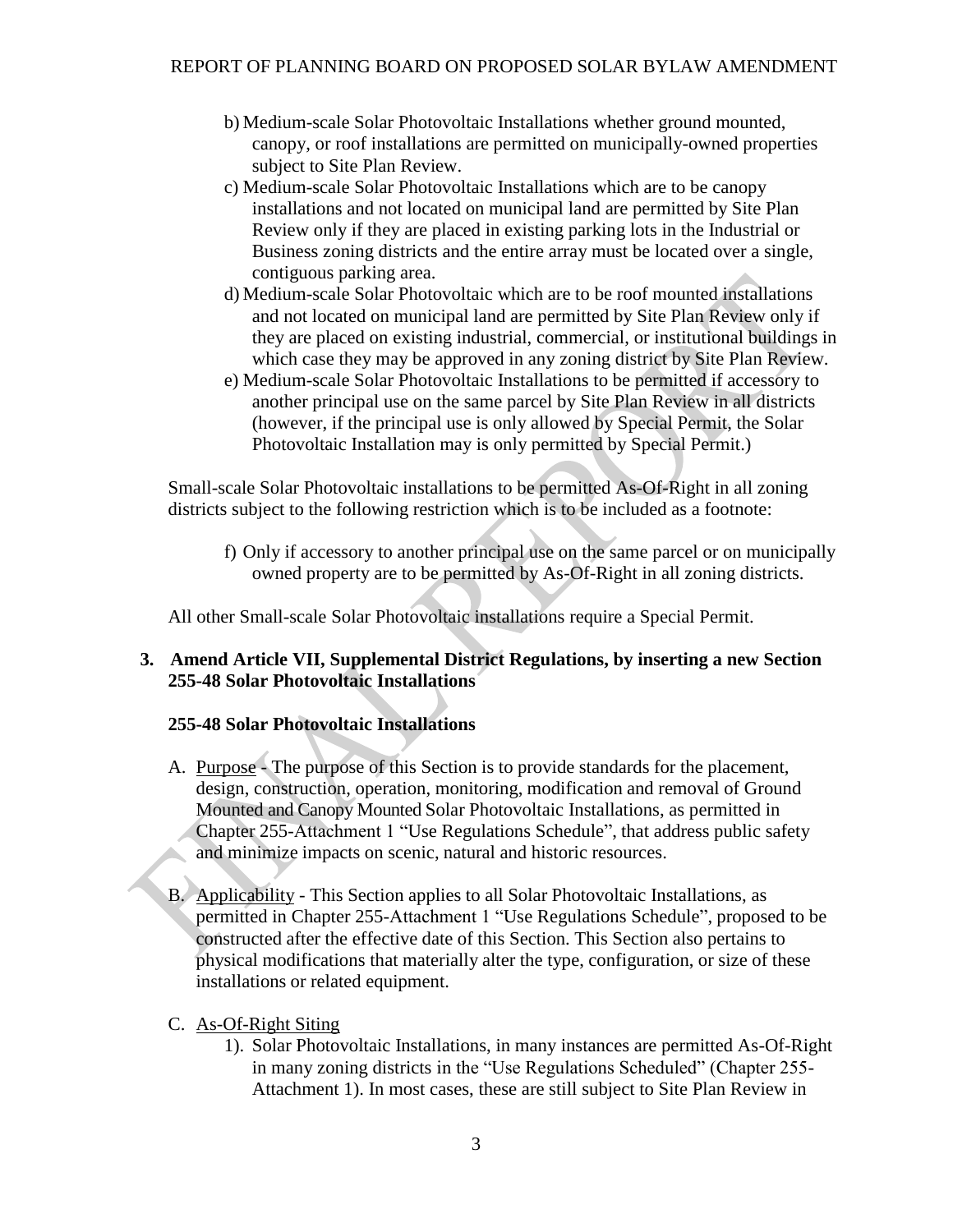accordance with requirements below and Article XII of Chapter 255 of the Town Code (the Zoning Bylaw).

- D. Special Application/Plan Requirements Special Permits & Site Plan Review All applications for which a Special Permit or Site Plan Review are required, in addition to the requirements of Chapter 255-Article IX and Chapter 255-Article XII of the Town Code (and Planning Board Regulations adopted pursuant to), shall also include and comply with the following:
	- 1). Plans shall include an analysis of the proposed cut and fill for the site.
	- 2). Required Documents:
		- (a) A site plan showing:
			- 1) Drawings of the solar photovoltaic installation signed by a Professional Engineer licensed to practice in the Commonwealth of Massachusetts showing the proposed layout of the system and any potential shading from nearby structures
			- 2) One- or three-line electrical diagram detailing the solar photovoltaic installation, associated components, and electrical interconnection methods, with all Massachusetts Electrical Code compliant disconnects and overcurrent devices;
			- 3) Documentation of the major system components to be used, including the PV panels, mounting system, and inverter;
			- 4) Name, address, and contact information for proposed system installer;
		- (b) Stormwater management plan and assessment including an analysis as to the impact that the installation might have on the patterns and rate of stormwater runoff.
		- (c) Erosion & sediment control plan
		- (d) Documentation of actual or prospective access and control of the project site
		- (e) An operation and maintenance plan including a schedule for revisions to the plan
		- (f) Utility Notification evidence that the utility company that operates the electrical grid where the installation is to be located has been informed of the solar photovoltaic installation Project Proponent's intent to install an interconnected customer owned generator.
			- 1). Exception: Off grid systems shall be exempt from this requirement.
		- (g) Vegetative analysis and planting plan which identifies the extent to which existing vegetation will be removed, particularly native trees of a caliper of 10" or more and plans to replant the area and meet the screening requirements.
		- (h) Vegetative management plan. This plan is to address maintenance of the vegetation on the entire site with particular attention to vegetation under the ground mounted solar photovoltaic installations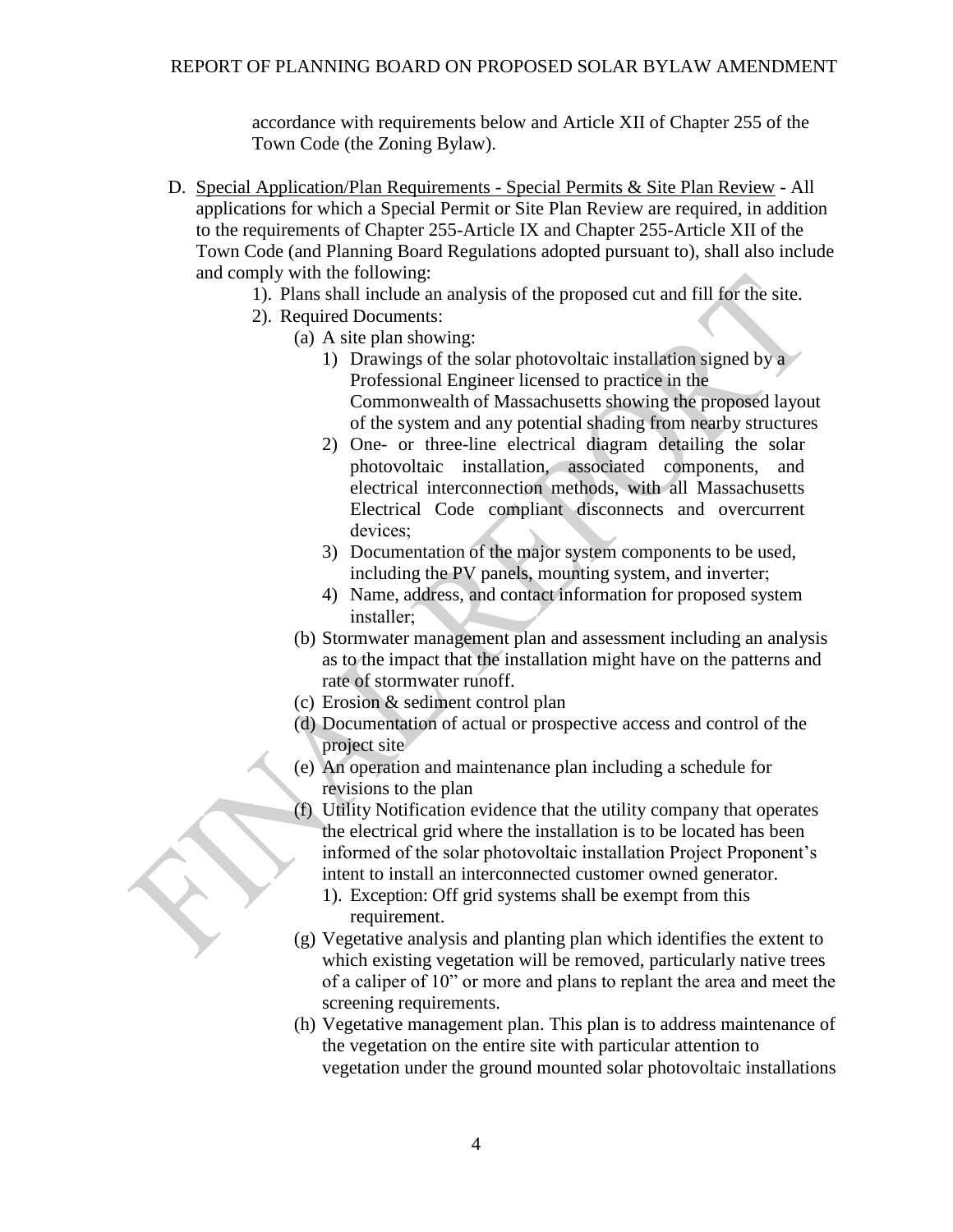and methods taken to preclude any impact on adjacent and nearby properties.

- (i) Landscaping and Screening Plan. This plan is to particularly focus on replacement of the native trees and screening from view of the roadway and adjacent and nearby residential properties.
- (j) Abandonment & Decommissioning Plan
- (k) Wildlife analysis including a description as to how the development has been designed to minimize adverse impacts on wildlife.
- E. General Requirements:
	- 1). Dimension Requirements
		- (a) Ground Mounted Solar Photovoltaic Installations shall comply with the same dimension requirements required of principal buildings in the underlying district, except that for medium and large-scale installations the following shall apply:
			- 1). Front, rear and side yard setbacks shall be a minimum 50 feet
			- 2). Access roads or driveways shall be setback at least 25 feet from side and rear lot lines.
			- 3). Where Site Plan Review or a Special Permit is required, the Planning Board may impose a greater setback if they determine that a greater setback is essential to address the criteria for granting such approval and will not unduly restrict the installation and operation of the installation.
				- a. Exception: Ground Mounted Solar Photovoltaic Installations shall not be subject to the Maximum Lot Coverage limitations unless the area under the Panels is paved or made otherwise less pervious for the Installation.
		- (b) Canopy Mounted Solar Photovoltaic Installations shall comply with the same dimension requirements required in the underlying district for parking lots. However, if such Installations are not to be installed over pre-existing parking lots, the Planning Board may consider them to be Principal Structures and require them to meet the corresponding setback requirements.
	- 2). Structures All structures for Ground Mounted and Canopy Mounted Solar Photovoltaic Installations including all appurtenant structures (such as, but not limited to, equipment shelters, storage installations, transformers, and substations) shall be architecturally compatible with each other.
	- 3). Visual Impact Mitigation The plan for Ground Mounted Solar Photovoltaic Installations shall be designed to maximize the preservation of on-site and abutting natural and developed features.
		- (a) In natural (undeveloped) areas, existing vegetation shall be retained to the greatest extent possible.
		- (b) In developed areas, the design of the installation shall consider and incorporate human-designed landscape features to the greatest extent, including contextual landscaping and landscape amenities that complement the physical features of the site and abutting properties.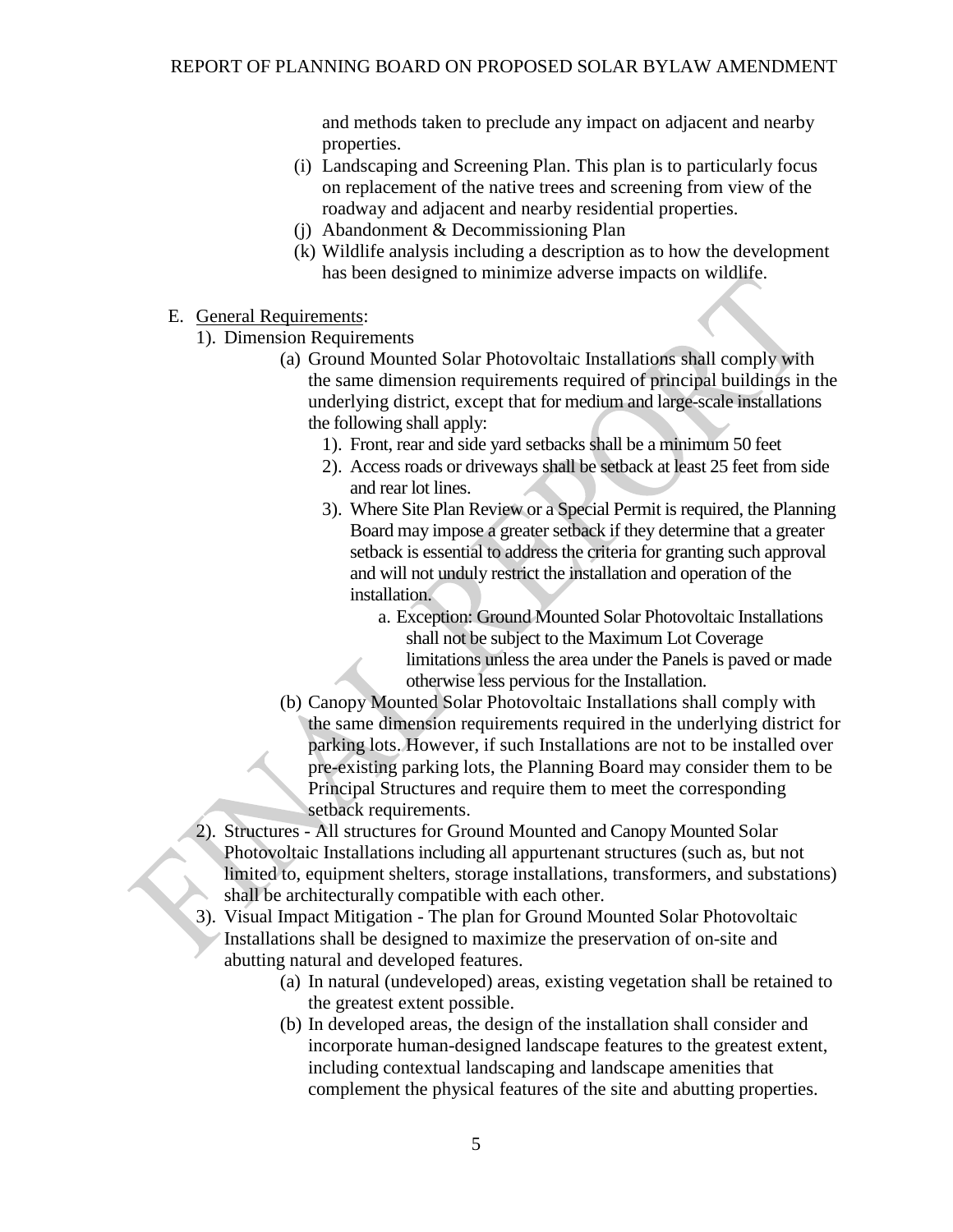- (c) Whenever reasonable, structures should be screened from view by vegetation and/or joined or clustered to avoid adverse visual impacts and be architecturally compatible with each other.
- (d) Vegetation shall be of varieties native to New England and a mix of deciduous and evergreen species.
- (e) Vegetative screening shall reach a mature form to effectively screen the installation within five years of installation.
- (f) The mature height of the vegetated screening shall be such that the installation's structures are not apparent to a person upon any public road and viewing the installation from a height of 10 feet.
	- 1). Exception: The Planning Board may grant an exception to this provision where topographic conditions of the site make compliance with this restriction impractical or would unduly restrict the installation. Where an exception is made, the Planning Board may establish alternative vegetative requirements.
- (g) Planting of the vegetative screening shall be completed prior to final approval of the photovoltaic installation by the Building Inspector.
- 4). Design Standards
	- (a) Projects shall be designed to:
		- 1). minimize the volume of cut and fill, the number of removed trees 10" caliper or larger, the length of removed stone walls, the area of wetland vegetation displaced, the extent of stormwater flow increase from the site, soil erosion, and threat of air and water pollution
		- 2). maximize pedestrian and vehicular safety both on the site and entering and exiting the site and on roadways adjoining the site;
		- 3). minimize obstruction of scenic views from publicly accessible locations;
		- 4). minimize visual intrusion by controlling the visibility of parking, storage, or other outdoor service areas viewed from public ways or premises residentially used or zoned;
		- 5). minimize glare from headlights and light trespass onto adjoining residential properties;
		- 6). preclude glare impacts on motorists on adjacent and nearby roadways;
		- 7). Ensure adequate access to each structure for fire and service equipment and adequate provision for utilities and stormwater drainage.
	- (b) Site Lighting Lighting of solar photovoltaic installations shall be consistent with local, state and federal law. All lighting associated with the facility shall be limited to that required for safety and operational purposes, and shall be reasonably shielded from abutting properties. Lighting of the solar photovoltaic installations shall be directed downward and shall incorporate full cut-off fixtures to reduce light pollution.
	- (c) Signage No signage on solar photovoltaic installations is permitted other than those required to identify voltage and electrocution hazards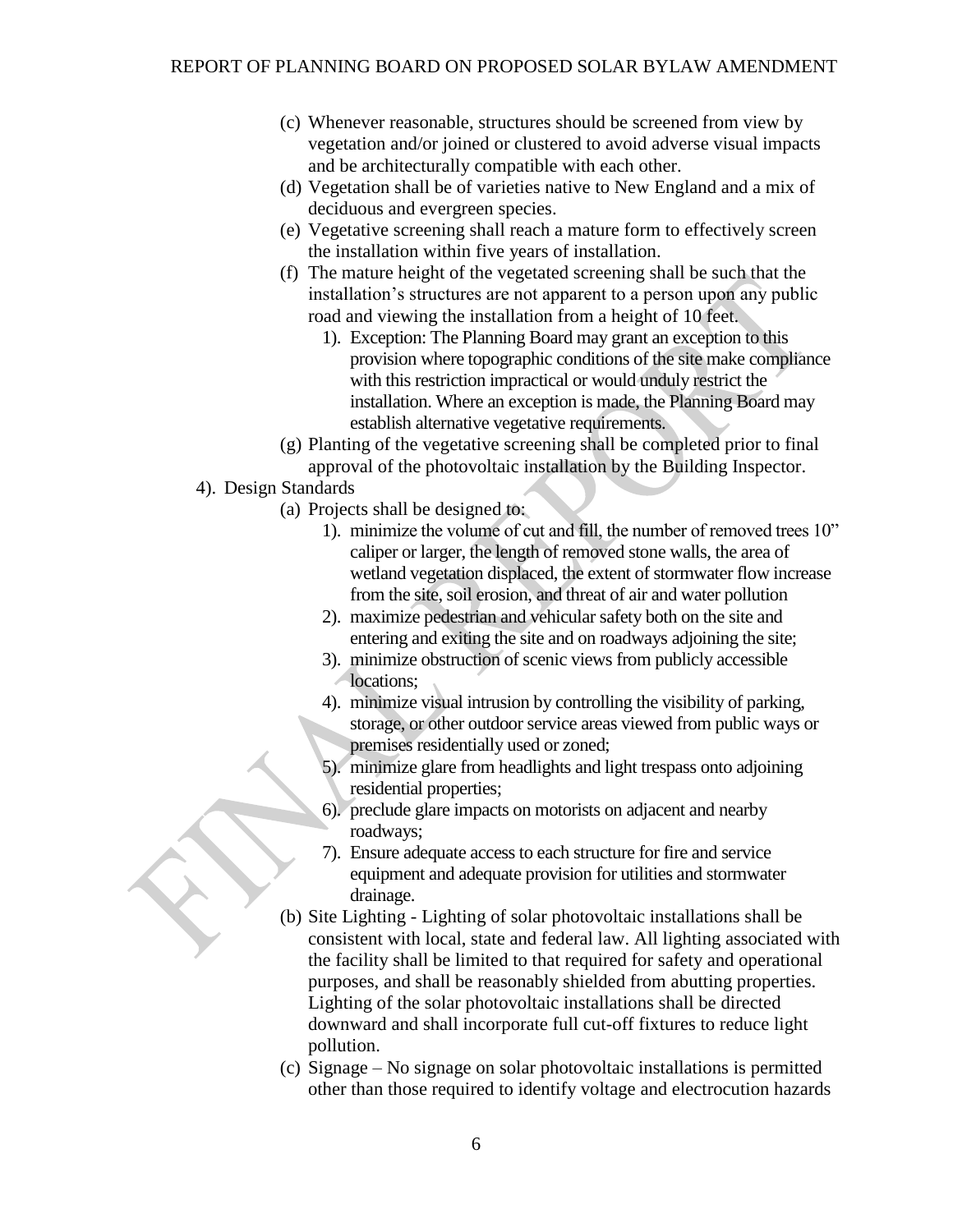as well as the owner, and provide a 24-hour emergency contact phone number. Solar photovoltaic installations shall not be used for displaying any advertising except for reasonable identification of the manufacturer or operator of the solar photovoltaic installation.

- (d) Utility Connections Reasonable efforts, as determined by the Planning Board, shall be made to place all utility connections from the solar photovoltaic installation underground, depending on appropriate soil conditions, shape, and topography of the site and any requirements of the utility provider. Electrical transformers for utility interconnections may be above ground if required by the utility provider.
- (e) Fencing It is anticipated that Solar Photovoltaic Installations (especially Ground Mounted Medium and Large Scale Installations) will be enclosed by fencing. Any fencing installed for a Medium or Large Scale Installation shall be designed to minimize impacts on wildlife movements and aesthetics. Accordingly, such fencing is to leave a gap of no less than 6 inches between the ground and the bottom of the fencing. Further, such fencing is to be of a color and texture so as to blend into the background.
- (f) Screening Medium and Large Scale Ground Mounted Solar Photovoltaic Installations shall be screened from view from adjoining and nearby residential properties and from adjoining roadways. This screening is to be incorporated into the landscaping plan and should, to the extent appropriate, include a combination of fencing and vegetation.
- (g) Impact on Wildlife Medium and Large-Scale Solar Photovoltaic Installations shall be designed and constructed, to the extent reasonable, so as not to have adverse impacts on wildlife habitats and behavior patterns. Project Proponents are to demonstrate how they have taken this into consideration in planning their development.
- 5). Safety and Environmental Standards
	- Emergency Services Project Proponents shall provide whatever materials (such as, a copy of the project summary, electrical schematic, and site plan) and contact information are requested by the Fire Chief and other appropriate authorities. Project Proponent shall cooperate with local emergency services in developing an emergency response plan.
	- ii. Land Clearing, Soil Erosion and Habitat Impacts Clearing of natural vegetation shall be limited to what is necessary for the construction, operation and maintenance of the solar photovoltaic installation or otherwise prescribed by applicable laws, regulations, and bylaws. Such installations shall not occur on any slopes greater than 15% in order to minimize erosion. No more than 50% of the land parcel utilized for solar photovoltaic installations shall contain land requiring clearing of forest.
	- iii. No topsoil shall be removed from the land parcel under consideration for solar photovoltaic installations. If earthworks operations are required, topsoil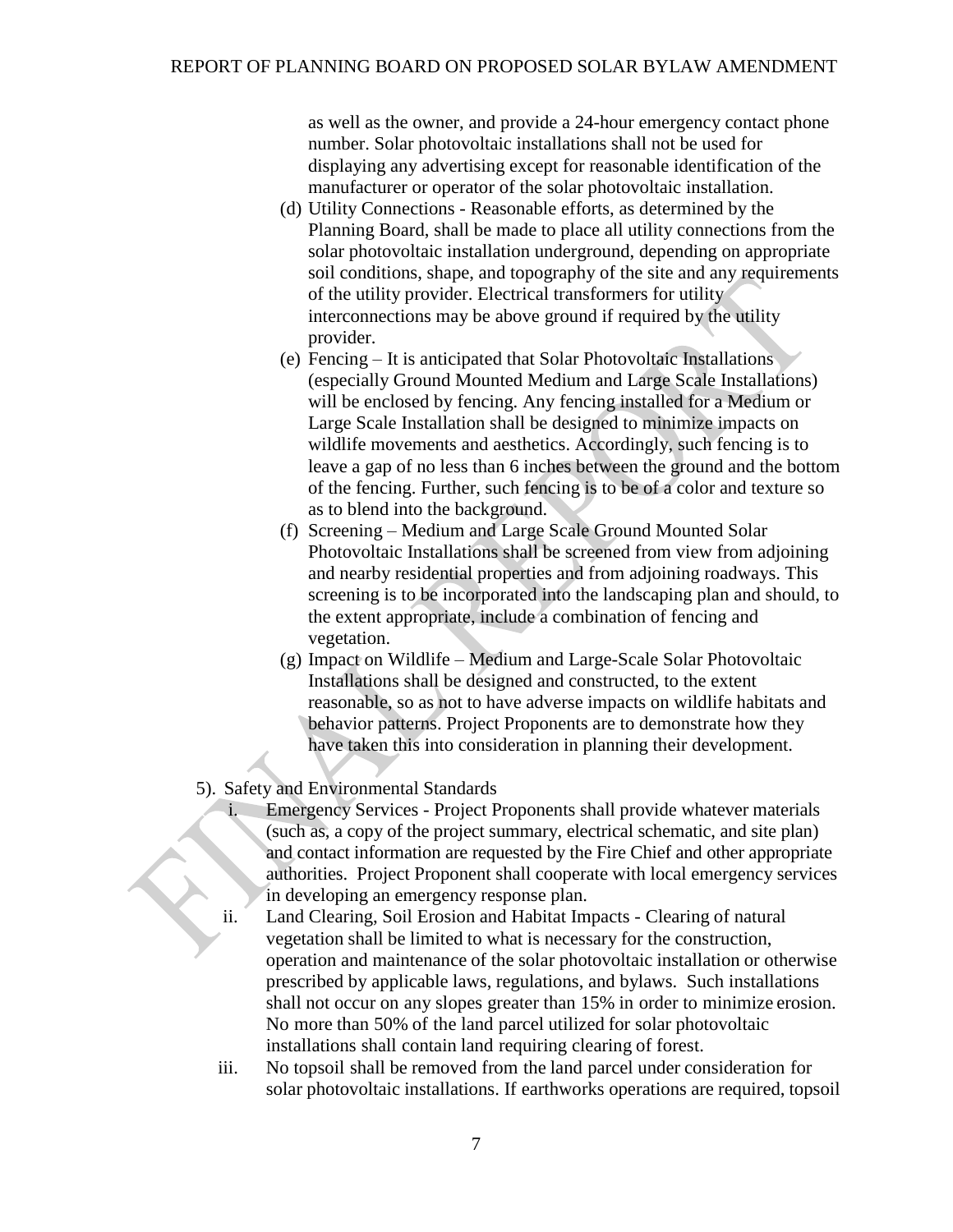shall be stockpiled within the property bounds and protected against erosion until such time earthwork operations are completed and topsoil can be respread over parcel. Earthworks shall be planned to limit export of soil material (non-topsoil) to 1000 cubic yards per acre affected by installation. A detailed earthworks estimate is a required submittal component proving this quantity is maintained.

- iv. Impact on Agricultural and Environmentally Sensitive Land Solar Photovoltaic Installations and Agricultural usage of the properties should be mutually supportive and the Solar Photovoltaic Installation is to be designed and installed to reflect this principal. Accordingly, Medium and large scale solar photovoltaic installations shall be designed to minimize impacts to agricultural and environmentally sensitive land and to be compatible with continued agricultural use of the land whenever possible. No more than 50 percent of the total land area proposed for the solar photovoltaic installation may be occupied by the solar panels, with the remainder of the land remaining as open space either in its natural state, developed as community recreation, agricultural use, or similar state as approved by the Planning Board.
- v. Vegetation Management Herbicides, pesticides, or chemical fertilizers shall not be used to manage vegetation at the ground mounted solar photovoltaic installation. Low growing herbaceous ground cover underneath the solar array is encouraged wherever possible.

Generally, land associated with the ground mounted solar photovoltaic installation shall be covered and grown in natural vegetation. Ground surface areas beneath solar arrays and setback areas, to a reasonable extent shall be pervious to maximize on-site infiltration of stormwater. Impervious paving of areas beneath solar arrays is prohibited. To the greatest extent possible, a diversity of plant species shall be used, with preference given to species that are native to New England. Use of plants identified by the most recent copy of the "Massachusetts Prohibited Plant List" maintained by the Massachusetts Department of Agricultural Resources is prohibited. Herbicides shall be applied only by properly licensed personnel in conformance with all applicable state regulations.

- vi. Stormwater The Installation shall be designed and maintained to have no net impact on the pre-existing Stormwater Runoff either in rate or discharge point
- vii. The cumulative amount of native trees of a caliper of 10" or more which are to be removed for the installation and operation of a medium or large scale solar photovoltaic installation shall be replaced by a total amount of such trees with the minimum planting size of 5" caliper.
- 6). Abandonment & Decommissioning Plan (Medium and Large Scale Solar Photovoltaic Installations) – Medium and Large Scale Ground Mounted Solar Photovoltaic Installation which has reached the end of its useful life or has been abandoned (i.e. when either it fails to be completed within a commercially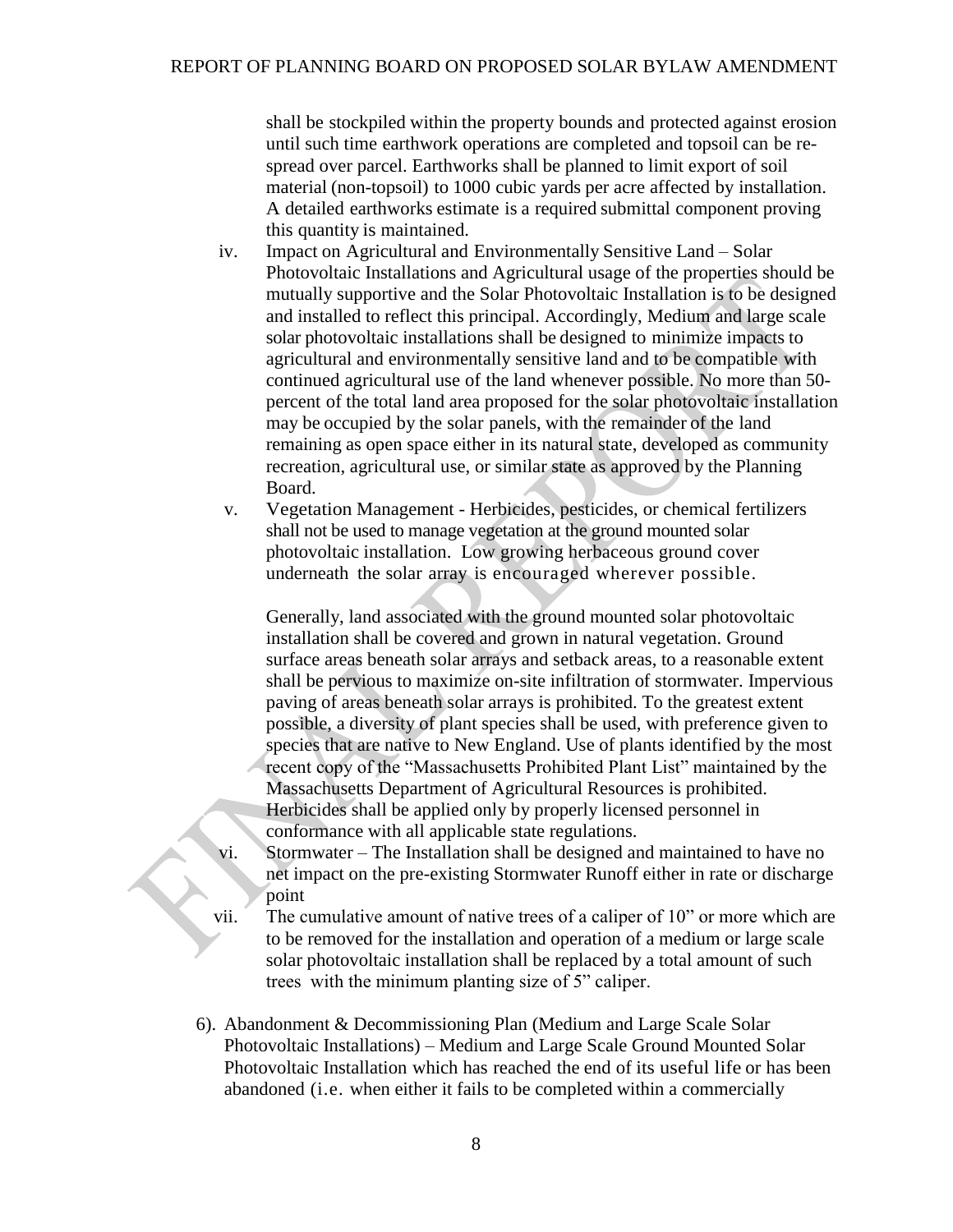reasonable time (such that power generation can commence), or it fails to operate for an elapsed time of more than one year without the written consent of the Planning Board) shall be removed. The owner or operator shall physically remove the installation within 150 days of abandonment or the proposed date of decommissioning. The owner or operator shall notify the Planning Board by certified mail of the proposed date of discontinued operations and plans for removal.

The Abandonment & Decommissioning Plan, at a minimum, shall include a detailed description of how all of the following will be addressed:

- i. Physical removal of all structures; equipment, building, security barriers and transmission lines from the site, including any materials used to limit vegetation.
- ii. Disposal of all solid and hazardous waste in accordance with local, state, and federal waste disposal regulations.
- iii. Stabilization or re-vegetation of the site as necessary to minimize erosion. The Planning Board may allow the owner or operator to leave landscaping or designated below-grade foundations in order to minimize erosion and disruption to vegetation.
- iv. Financial surety for decommissioning Proponents shall provide a form of surety, either through escrow account, bond or other form of surety approved by the Planning Board to cover the estimated cost of removal in the event the Town must remove the installation and remediate the landscape, in an amount and form determined to be reasonable by the Planning Board. The project proponent shall submit a fully inclusive detailed itemized cost estimate of the town's estimated costs associated with removal and full decommissioning of the installation and site, prepared by a qualified engineer. The amount shall include a mechanism for calculating increased removal costs due to inflation at the end of the installation's useful life. Said estimated cost shall not include or deduct the value of material recycling. Said surety in its full amount shall be presented to the Planning Board prior to the commencement of construction.
- v. All legal documents required to enable the Town to exercise its rights and responsibilities under the plan to decommission the site, enter the property and physically remove the installation.
- 7). Monitoring and Maintenance
	- i. Solar Photovoltaic Installation Conditions Project Proponents shall maintain the installation in good condition. Maintenance shall include, but not be limited to, painting, structural repairs, and integrity of security measures. Site access shall be maintained to a level acceptable to the local Fire Chief. The Project Proponent shall be responsible for the cost of maintaining the solar photovoltaic installation
	- ii. Modifications Any changes to the plans approved by the Planning Board shall be submitted to the Town Planner/Planning Director for determination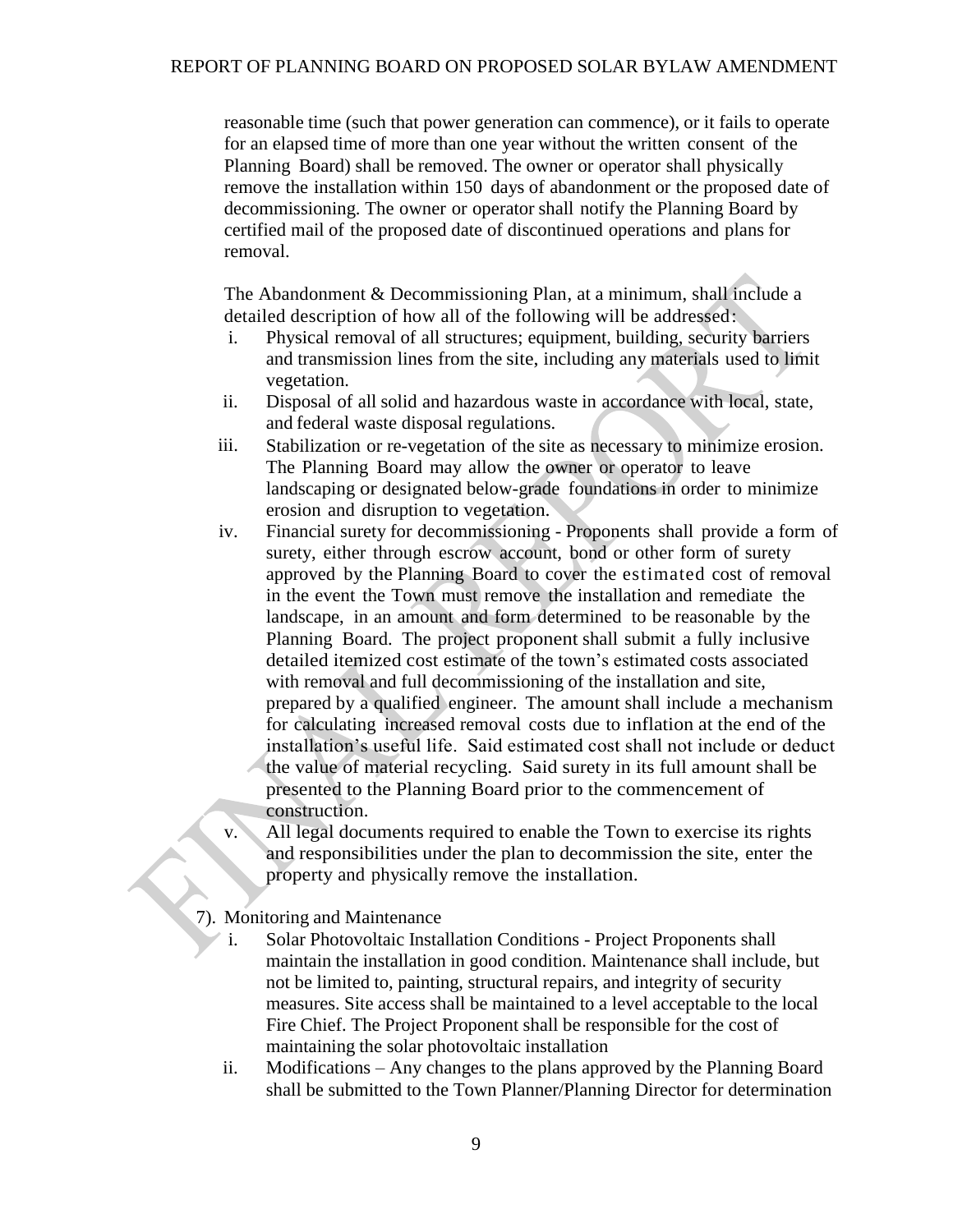if further Planning Board review is warranted prior to issuance of the building permit. If further Planning Board review is deemed warranted, such further review and approval by the Planning Board shall be obtained prior to issuance of the building permit.

- iii. Updating Project Proponent shall be responsible for updating the Operations and Maintenance Plan a) whenever personnel with responsibilities identified in the plan change and b) no less than every 5 years.
- 8). Outside Consultant Fees In addition to the normal filing fee, the Planning Board can charge the applicant with a fee to hire "outside consultants" to assist the Board in administering and reviewing applications.
- 9). Waivers The Planning Board may, upon the prior written request of the applicant, waive any of the requirements of this sub-section, but must state their reasons for doing so in writing as part of their decision.

**OBJECTIVES:** The objectives of this article are to 1) provide for the development and use of solar photovoltaic installations as an element of becoming a Green Community; 2) Minimize the potential for converting natural land into renewable energy sources; and 3) help meet the SHELD objectives of providing viable renewable energy as part of their production portfolio.

**SUMMARY:** This article mirrors, in some respects, the model bylaw provided by the state. However, it has been adapted to fit South Hadley's unique needs and environment. Large scale installations are provided for on municipal land and on sites already developed (parking lots and roofs). By doing so, this bylaw expands the public benefit of the large installations while minimizing the potential loss of our natural resources.

**BACKGROUND:** The Town is intending to seek approval as a Green Community. One of the criteria for being a Green Community is to have "As of Right" siting for at least one of the following:

- o Renewable or alternative energy generating facilities, or
- o Renewable or alternative energy research & development facilities, or
- o Renewable or alternative energy manufacturing facilities

While the Town may be able to demonstrate that the South Hadley Zoning Bylaw meets the requirements under the second or third option, there are obstacles including the lack of or limited amount of space which might be available for such use and the vagueness of the Zoning Bylaw in terms of industrial uses. Additionally, meeting the first option makes the Town eligible for a potential incentive bonus when it comes to Green Communities grants.

In the course of developing this proposal, the Town learned that SHELD, under pressure from the State, is seeking to develop renewable energy generating facilities as part of its supply portfolio. The only way this can reasonably be achieved is through amendment of the Zoning Bylaw to make commercial operation of such facilities permissible. The SHELD Manager and